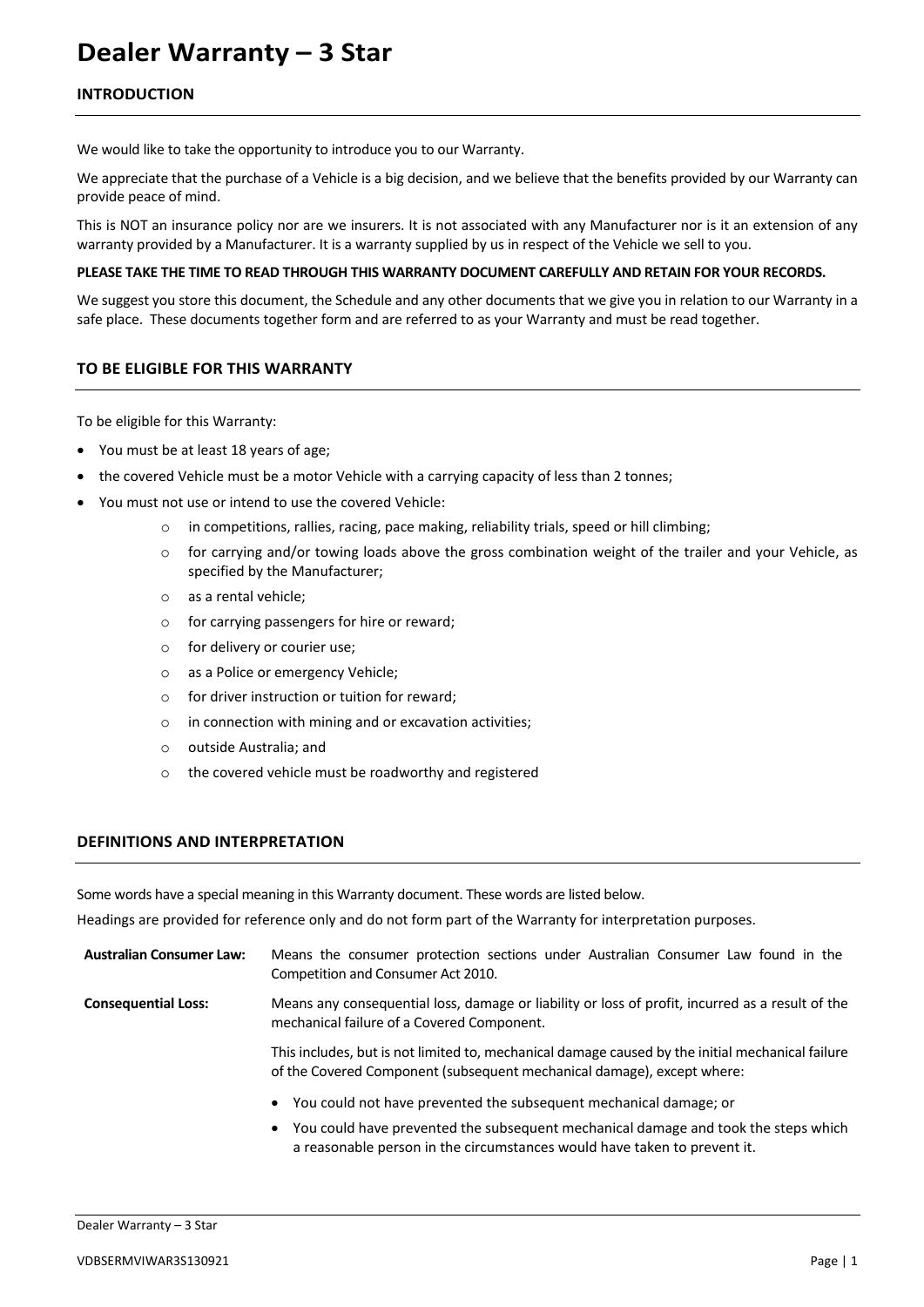|                                | For example, if a defect becomes known or apparent to, or suspected by, you or a driver of the<br>vehicle (for example by illumination of warning lights, fluid leaks or unusual sounds) and you<br>or they fail to have the part promptly repaired and/or continue driving the vehicle and this<br>causes the subsequent mechanical damage, you are not covered for the subsequent<br>mechanical damage. |
|--------------------------------|-----------------------------------------------------------------------------------------------------------------------------------------------------------------------------------------------------------------------------------------------------------------------------------------------------------------------------------------------------------------------------------------------------------|
| <b>Cover Commencement</b>      | Means the date specified in the Schedule as date that the Warranty commences.                                                                                                                                                                                                                                                                                                                             |
| Date:                          |                                                                                                                                                                                                                                                                                                                                                                                                           |
| <b>Cover Term:</b>             | Means the number of months specified in the Schedule as the term of the Warranty.                                                                                                                                                                                                                                                                                                                         |
| <b>Covered Component:</b>      | Are the listed components outlined under the heading Cover Provided.                                                                                                                                                                                                                                                                                                                                      |
| Dealer:                        | Means the selling dealer listed in the Schedule providing this Warranty.                                                                                                                                                                                                                                                                                                                                  |
| <b>Family Member</b>           | A spouse, de facto partner, parent, parent-in-law, daughter, son, daughter-in-law, son-in-law,<br>brother, sister, brother-in-law, sister-in-law, grandchild, grandparent, stepparent,<br>stepchildren, fiancé or fiancée or guardian.                                                                                                                                                                    |
| <b>Finance Contract:</b>       | Means the legal agreement with the Financier which describes the terms and conditions under<br>which funds were provided to you for the purchase of the Vehicle, as stated on the Schedule.<br>The agreement must have the Vehicle as stated on the Schedule listed as security for the funds<br>provided under the agreement.                                                                            |
| <b>Financier:</b>              | Means the Finance Company or credit institution, named in the Schedule that you have<br>entered into the Finance Contract with.                                                                                                                                                                                                                                                                           |
| <b>Manufacturer:</b>           | Means the manufacturer of the Vehicle.                                                                                                                                                                                                                                                                                                                                                                    |
| <b>Manufacturer Warranty:</b>  | Means the original warranty coverage provided by the Manufacturer as an express warranty<br>from the date of first registration of the Vehicle. It does not include any consumer guarantee<br>applicable under the Australian Consumer Law.                                                                                                                                                               |
| <b>Maximum Benefit:</b>        | Means the maximum amount, in aggregate, for any and all claims, that may be paid under the<br>terms and conditions of this Warranty, which will be equal to the Vehicle Purchase Price.                                                                                                                                                                                                                   |
| <b>Mechanical Breakdown:</b>   | Means the sudden and unforeseen failure of a Covered Component of the Vehicle as a result<br>of a defect in workmanship or defective material(s). It does not include any failure otherwise<br>excluded by the Warranty such as by Normal Wear & Tear, normal deterioration or negligence<br>(see in particular the 'Warranty Exclusions' section).                                                       |
| <b>Normal Wear &amp; Tear:</b> | Means the gradual reduction in operating performance of a Covered Component of the<br>Vehicle, having regard to the age of the Vehicle and the distance it has travelled.                                                                                                                                                                                                                                 |
| <b>Purchase Price:</b>         | Means the amount paid for this Warranty.                                                                                                                                                                                                                                                                                                                                                                  |
| Repairer                       | A registered mechanical automotive repair business employing at least one fully qualified<br>automotive mechanic and who has the relevant equipment and skills to carry out all<br>maintenance and repair work to the standard of the Manufacturer of the Vehicle. It does not<br>include you or a Family Member.                                                                                         |
| Schedule:                      | Means the current document of that name provided by us in relation to this Warranty. The<br>Schedule forms part of terms and conditions of the Warranty.                                                                                                                                                                                                                                                  |
| <b>Service Records:</b>        | Means the copies of service history which show that you have complied with the 'Service'<br>Requirements' under the Warranty.                                                                                                                                                                                                                                                                             |
| <b>Statutory Warranty:</b>     | Means any statutory warranty or guarantee provided under State or Territory legislation. It<br>does not include any consumer guarantee applicable under the Australian Consumer Law.                                                                                                                                                                                                                      |
| <b>Total Loss:</b>             | Means the Vehicle is considered damaged beyond economical repair by a licensed motor<br>vehicle assessor engaged by an insurer or is stolen and not recovered.                                                                                                                                                                                                                                            |
| <b>Vehicle:</b>                | Means the motor vehicle, including any accessories or modifications, that is described in the<br>Schedule.                                                                                                                                                                                                                                                                                                |
| <b>Vehicle Purchase Price:</b> | Means the amount paid for the Vehicle, registration, dealer delivery fees and statutory<br>insurance including any Government taxes and charges but excluding all other costs. For the<br>avoidance of doubt, the Vehicle Purchase Price does not include extended warranty costs,                                                                                                                        |

Dealer Warranty – 3 Star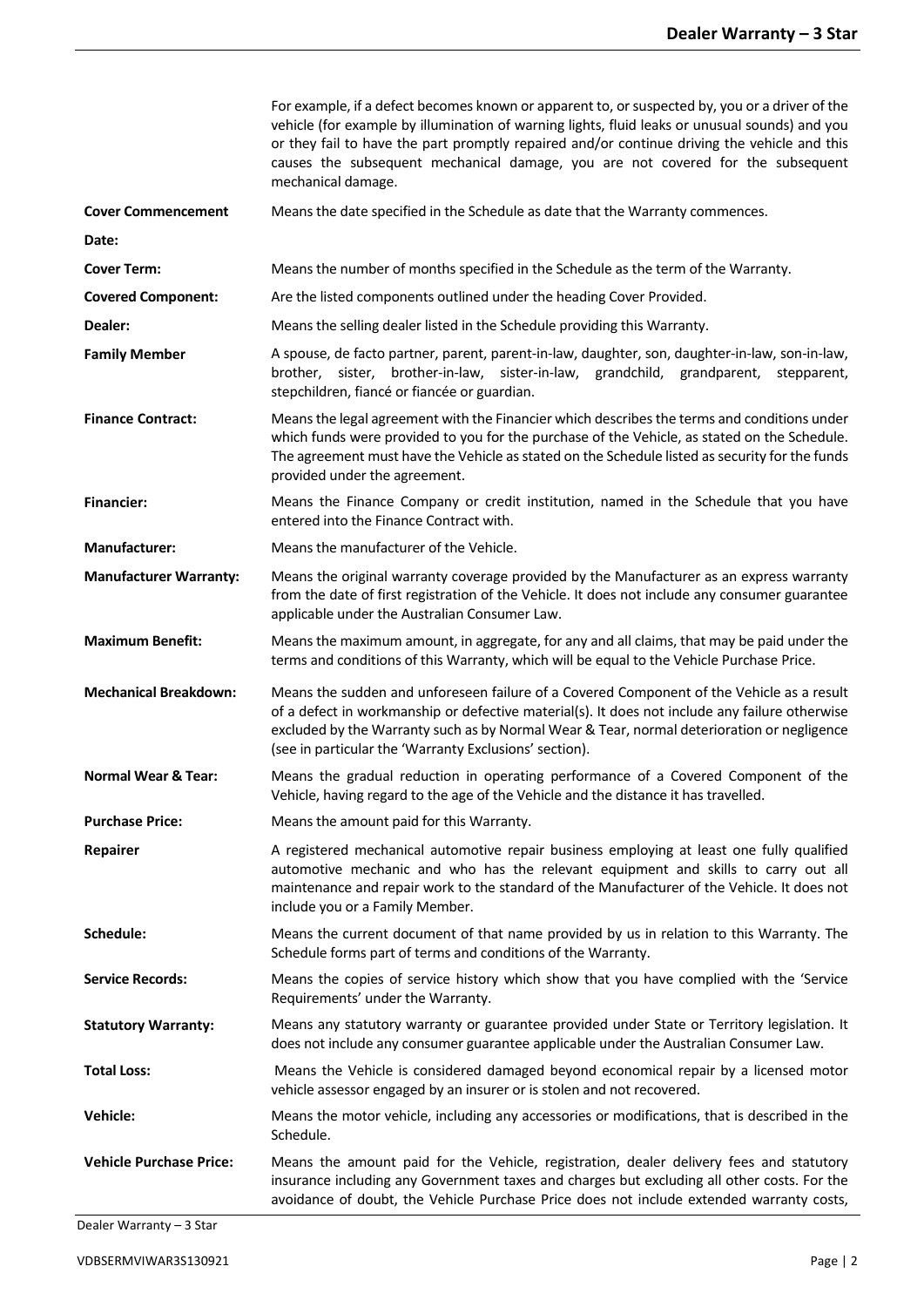|                                | stamp duty or transfer fees.                                                                                                                                                                                                                                                                                                    |
|--------------------------------|---------------------------------------------------------------------------------------------------------------------------------------------------------------------------------------------------------------------------------------------------------------------------------------------------------------------------------|
| <b>Warranty Administrator:</b> | Means any entity that we authorise to administer this Warranty from time to time.                                                                                                                                                                                                                                               |
| <b>Warranty Period:</b>        | Means the period beginning on the Cover Commencement Date and ending on the date the<br>Warranty ceases as set out under the heading When am I Covered - Warranty Period.                                                                                                                                                       |
| Warranty:                      | Means this warranty product, made up of this document, the Schedule and any other<br>document that we tell you forms part of the terms and conditions of the Warranty.                                                                                                                                                          |
| We, we, us, our:               | Means the Dealer who sold you the Vehicle and this Warranty.                                                                                                                                                                                                                                                                    |
| You, you, your:                | Means the person(s) named in the Schedule as the registered owner of the Vehicle, or who has<br>been named in the Schedule and has the registered owner's express or implied consent to be<br>in control of the Vehicle or any other party having a liability under the Finance Contract under<br>which the Vehicle is secured. |

# **INFORMATION ABOUT YOUR RIGHTS UNDER THE LAW**

Your Vehicle comes with a Manufacturer Warranty and/or with a Statutory Warranty and is also subject to consumer guarantees under the Australian Consumer Law. In that respect:

*Our goods come with guarantees that cannot be excluded under the Australian Consumer Law. You are entitled to a replacement or refund for a major failure and compensation for any other reasonably foreseeable loss or damage. You are also entitled to have the goods repaired or replaced if the goods fail to be of acceptable quality and the failure does not amount to a major failure.*

Any benefits that you may have under this Warranty are in addition to other rights and remedies you have under any lawsin relation to the goods or services to which this Warranty relates, including any consumer guarantees.

If you choose to purchase this Warranty, you will be purchasing coverin accordance with the terms and conditions of the Warranty during the Warranty Period. In some cases, this cover may overlap with or differ from rights and remedies available to you under any applicable laws. Any rights or remedies you may have under any laws will not be affected by purchasing this Warranty.

Although you are not required to pay for any rights or remedies you have under the Australian Consumer Law or equivalent rights and remedies, the amount you pay for the benefits under this Warranty will not change to the extent that your rights under the Australian Consumer Law or any applicable laws may overlap with such benefits. Any costs associated with making a claim under this Warranty, such as legal fees, postage, transport costs and the like that are not specifically covered under this Warranty are for your own account.

This Warranty provides you with benefits that are in addition to your rights and remedies under the Australian Consumer Law. In summary, these additional benefits include:

- Cover for costs relating to towing, car rental and accommodation.
- Speed of claim approval the majority of reported claims are assessed on the same day the claim is reported, so approved repairs are acted on quickly and you get your Vehicle back on the road as soon as possible.
- Complaints and dispute handling process if you are not satisfied in any way with this Warranty, the quality of repairs or our service, we have an easy to follow process to help with your complaint, please contact the Warranty Administrator on 1800 999 977.

# **SUMMARY OF SOME BENEFITS THIS WARRANTY CAN PROVIDE**

This is a basic summary only. Please refer to the cover sections below and the full terms and conditions (including limits and exclusions) of the Warranty for full details.

A key benefit provided under this Warranty is the cover in relation to Mechanical Breakdown.

There are also a number of additional benefits associated with this Warranty. For example:

- In the event of a claim being accepted by us for Mechanical Breakdown, we will pay for the reasonable and necessary costs and charges incurred by you, that will be reimbursed upon the submission of receipts or invoices, for:
	- o Towing;
	- o Accommodation; and

Dealer Warranty – 3 Star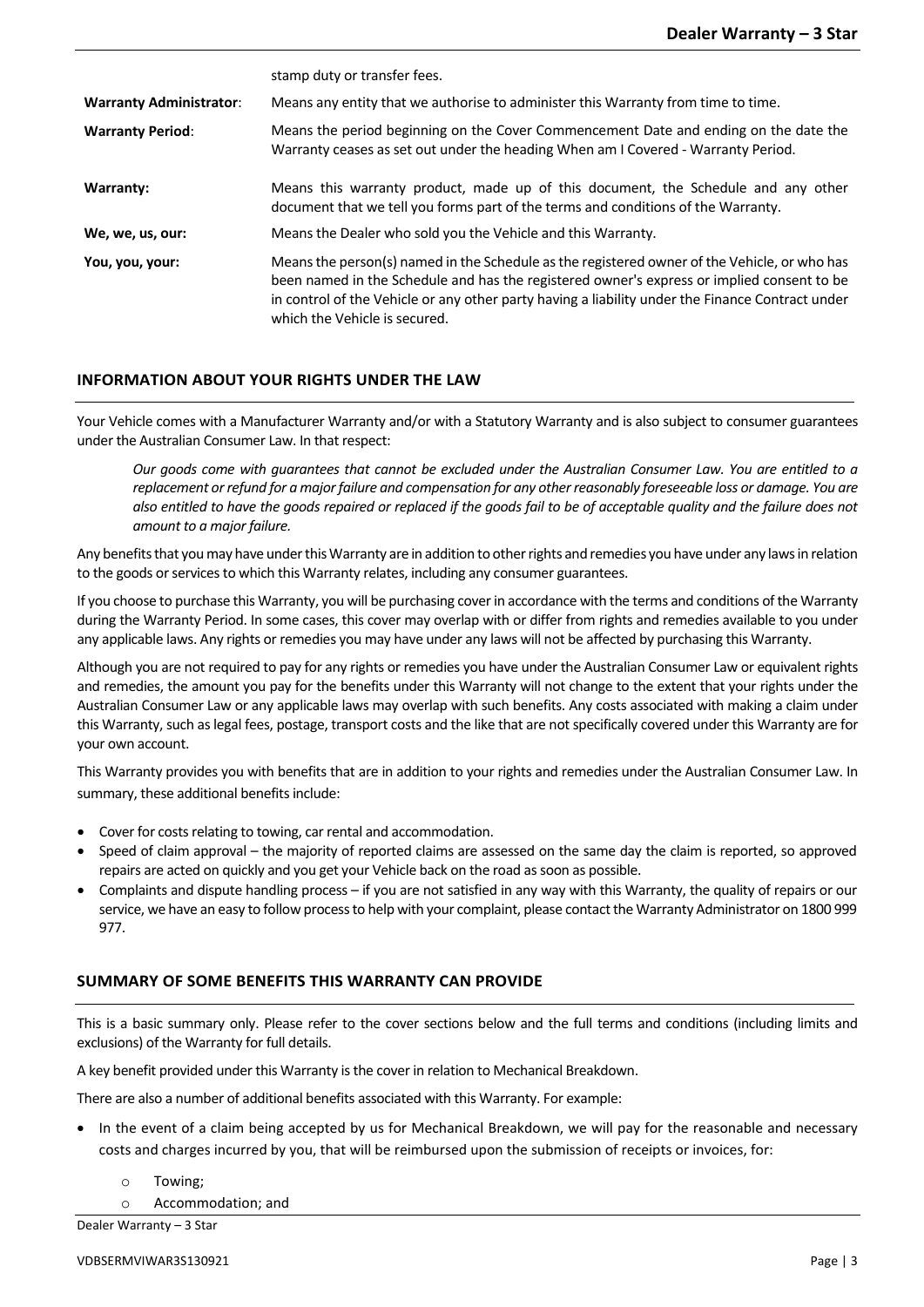o Car hire,

up to the limits applicable to those additional benefits.

This Warranty also provides:

**Quality guarantee**: If the Vehicle suffers a Mechanical Breakdown during the Warranty Period, any authorised repairs carried out under this Warranty will be guaranteed for the remaining Warranty Period;

**Ease of claim lodgement**: If an event which may give rise to a claim occurs, simply bring your Vehicle, this document and the Schedule to us;

**Speedy claims assessment**: Claims are assessed during normal working hours, normally within 12 hours of the Warranty Administrator receiving a diagnosis of the problem and quote for the repair; and

**No limit to number of claims**: There is no limit to the number of claims you can make under this Warranty during the Warranty

Period, up to the Maximum Benefit and subject to any other applicable limits.

# **YOUR PRIVACY**

You will be supplying us with personal information. We collect this information, and it will be provided to the Warranty Administrator, for the purposes of administering your Warranty and marketing of related products. This includes processing claims and responding to your queries. You can choose not to provide us with some of the details or all of your personal information, but this may affect our ability to provide the Warranty or how the Warranty Administrator assessesthe claim.

By providing your personal information to us, you acknowledge and consent that we can collect and use your personal information for the above purposes.

For these purposes, we can collect your personal information from and/or disclose it on a confidential basisto:

- Our related entities;
- Financiers; and/or
- Law enforcement agencies; and
- Service providers such as Warranty Administrators, assessors, insurers or repairers and agents of these.

We prohibit the above entities from using your personal information for purposes other than those we supplied it for.

With some exceptions you have rights of access to, and correction of, your personal information upon request by contacting us (see our privacy policy and the back of this document for our contact details). We value the privacy of personal information and we ensure that information about you is handled as permitted and required by law.

Where you provide personal information to us about another person, you must be authorised to provide that information to us and inform that person (unless doing so would pose a serious threat to the life or health of any individual) who we are, how we use and disclose their information, and how they can gain access to that information.

You can also contact us to obtain our privacy policy. Our privacy policy contains information about:

- how you may complain about a breach of privacy and how we deal with that complaint; and
- seek corrections and changes to your personal information.

You can also contact the Warranty Administrator for the privacy policy.

# **WARRANTY COVERAGE**

#### **Mechanical Breakdown cover**

If a Covered Component suffers a Mechanical Breakdown during the Warranty Period in Australia, we will either:

- Repair; or
- Pay for the reasonable cost to repair,

the Covered Components, subject to the Maximum Benefit.

If Covered Components require replacement, the Repairer will replace them with components consistent with the age and condition of your Vehicle and those components will meet available manufacture technical specifications and or applicable Australian design rules.

```
Dealer Warranty – 3 Star
```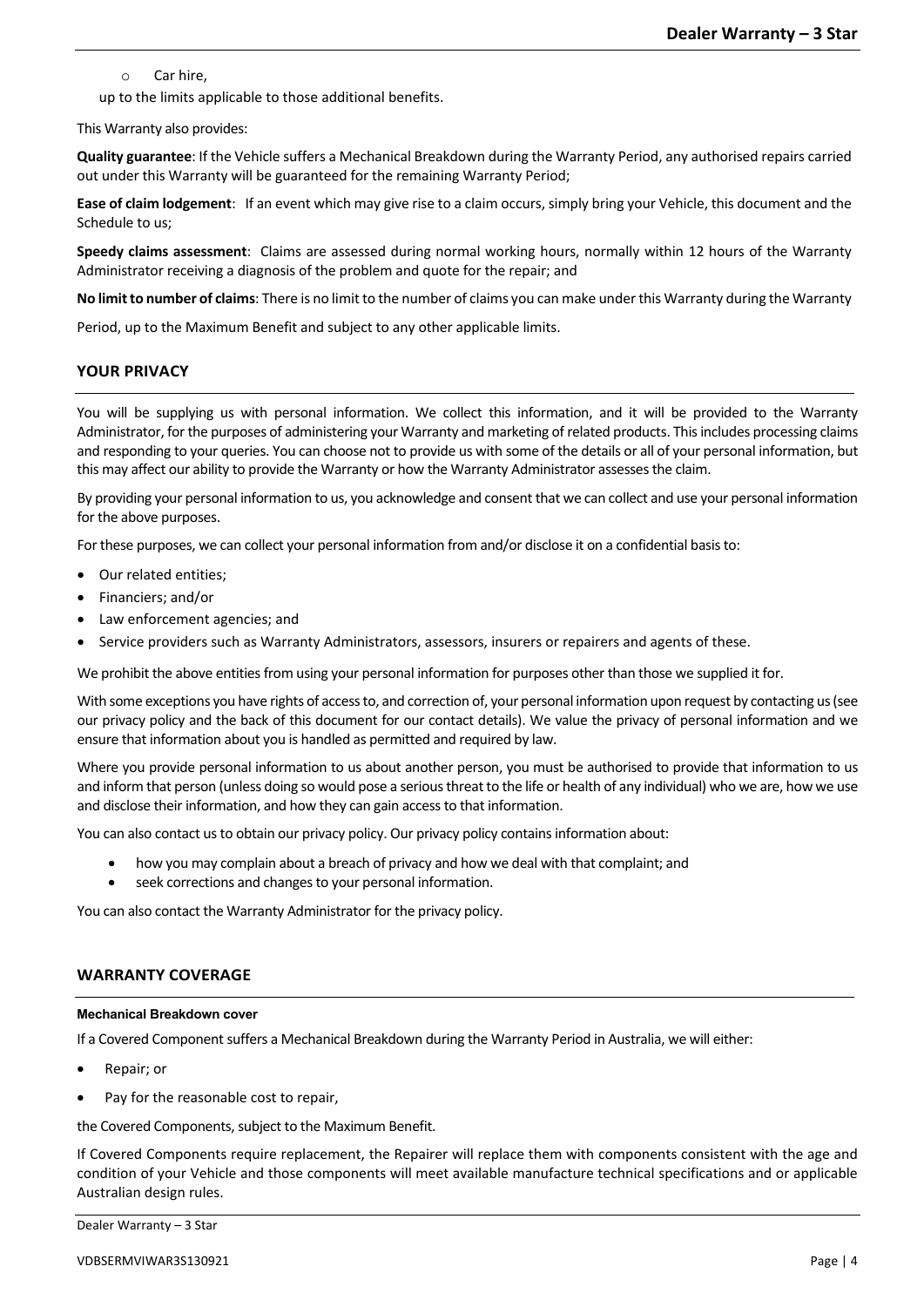# **Maximum Benefit**

Regardless of the number of claims made for any benefit under this Warranty, the maximum amount payable for all claims combined under the Warranty (Maximum Benefit) is limited to the Vehicle Purchase Price. The maximum amount payable for any one claim is \$2,500.

# **GST**

Any amount we pay under this Warranty includes GST.

If you are registered for GST, you are required to tell us your entitlement to any Input Tax Credits (ITC) on the fee you pay to us to purchase this Warranty. If you do not tell us your entitlement or if the information you give us is incorrect, we will not be liable for any resulting fines, penalties or charges you incur.

When we calculate the amount of any payment we make for a claim, we may reduce the amount by any ITC that you are, will be or would have been entitled to receive.

# **ADDITIONAL BENEFITS**

In the event of a claimaccepted by us for Mechanical Breakdown, the following additional benefits are provided. Where applicable, we will pay for reasonable and necessary costs and charges incurred. Such costs and charges will be reimbursed upon the submission of receipts or invoices. The amounts mentioned in this Additional Benefit section are all inclusive of GST.

**Towing:** We will pay for any reasonable and necessary costs and charges incurred to tow your Vehicle to us up to \$100 for any one claim, and subject to a limit of \$300 for all claims during the Warranty Period.

**Accommodation:** We will pay up to \$500 during the Warranty Period towards the cost of reasonable and necessary accommodation if the Vehicle experiences a Mechanical Breakdown and cannot be driven when more than 100kms from your home address and repairs cannot be completed on the day of authorisation.

**Car Hire:** We will reimburse you for car hire cost if the repair of your Vehicle as authorised by us takes more than 2 consecutive days to be completed after the date of authorisation. We will pay up to a maximum of \$500 during the Warranty Period.

**Quality Guarantee:** If the Vehicle suffers a Mechanical Breakdown during the Warranty Period, any authorised repairs carried out under this Warranty will be guaranteed for the remaining Warranty Period.

# **COVER PROVIDED**

3 Star Cover provides Cover for items listed in the following schedule of Covered Components. Cover is provided subject to the Warranty Exclusions, and any item not specifically listed is not covered by this Policy:

# **ENGINE**

Piston, piston rings and gudgeon pins, crankshaft, camshaft, lifters and push rods, connecting rods and bearings, timing chains, guides, gears, rocker arms and valves, valve guides, oil pump, engine cylinder head(s) and engine block.

# **TRANSMISSION**

All lubricated internal components excluding: Torque converter, casings, clutch plate, pressure plate and release bearings.

### **CLUTCH**

Master cylinder and slave cylinder.

# **DIFFERENTIAL-DRIVE LINE**

All internal parts, half shafts, universal joints, wheel bearings, tail shaft centre bearings, CV joints, except where the CV boot is damaged or split.

Dealer Warranty – 3 Star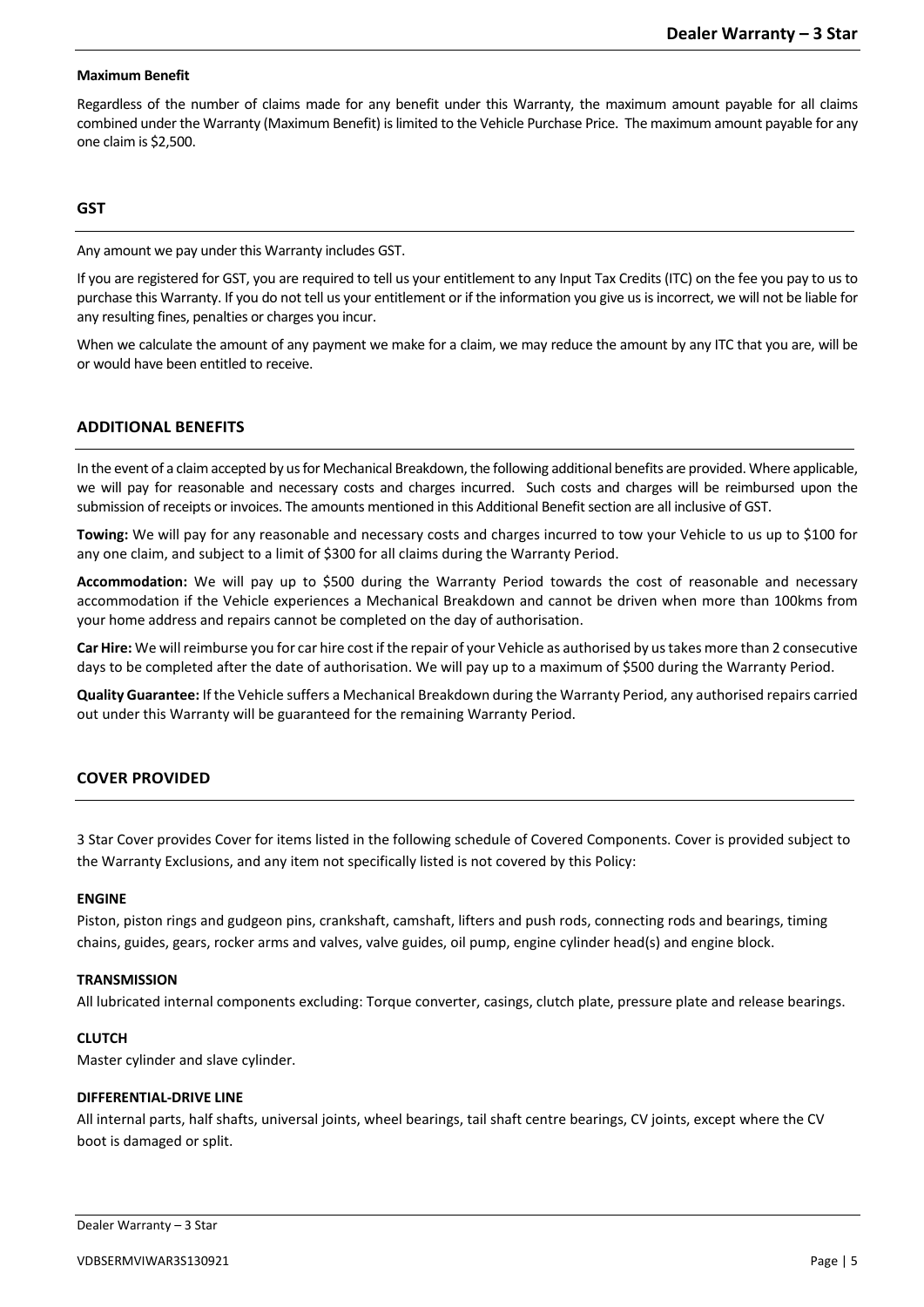# **FRONT STEERING**

Manual – All internal lubricated components contained within the steering box. Power-Steering Box, rack and pump, excluding pipes, hoses and oil leaks.

### **BRAKES**

Calipers, wheel cylinders, master cylinder.

# **ELECTRICAL**

Alternator, starter motor and starter solenoid. Wiper motors.

# **AIR CONDITIONING**

Compressor, condenser and evaporator. Cover is provided only if the unit was supplied by the manufacturer of the Vehicle.

# **TRANS-AXLE ASSEMBLY**

Complete internals, constant velocity joints. Excludes failure of constant velocity joints if torn or damaged protection boots and casing damage.

# **FUEL SYSTEM**

Fuel pumps, fuel injection pump (petrol and diesel) pressure regulator.

# **FRONT SUSPENSION**

Front wheel bearings, top and bottom ball joints, McPherson struts, but not airbags.

# **COOLING SYSTEM**

Radiator, water pump and thermostat (excluding thermostat housing).

These parts are covered during the Period of Cover provided that Your Vehicle has only been used in the manner for which that model, class and type of Vehicle is designed and has been regularly and competently serviced in accordance with the requirements of this Policy under the heading - Service Requirements.

# **WARRANTY EXCLUSIONS**

The following are not covered:

- Damage to the Covered Components as a result of:
	- o Overheating;
	- o Impact or a road traffic accident;
	- o Modifications made to the Vehicle by you after purchase from us;
	- o Non-Manufacturer fitted parts, which have not been fitted to the Australian Design Rules;
	- o Not being maintained in accordance with the service requirements of this Warranty (see section titled 'Service Requirements');
	- o Misuse, neglect, abuse or improper servicing or any repairs required as a result of continued operation of the Vehicle once a defect or failure has occurred;
	- o Failure to maintain proper levels of fluids, fuels, lubricants or coolants or contamination of fluids;
	- $\circ$  Use of incorrect types and grades of fuel, oil or lubricants or any contaminated fuel, oil or lubricants;
	- $\circ$  Corrosion, rust, fire, illegal use (including damage as a result of the theft of the Vehicle), malicious damage, impact, accident, earthquake, Flood or other occurrence of nature, riot or civil commotion, war, terrorism, invasion, strikes or resulting from nuclear fission, fusion or radioactivity;
	- o The Vehicle being fitted with an LPG unit other than a unit supplied, fitted and endorsed by the Manufacturer; or
	- o Normal Wear & Tear or the gradual reduction in operating performance of the Vehicle or Covered Component; or

Dealer Warranty – 3 Star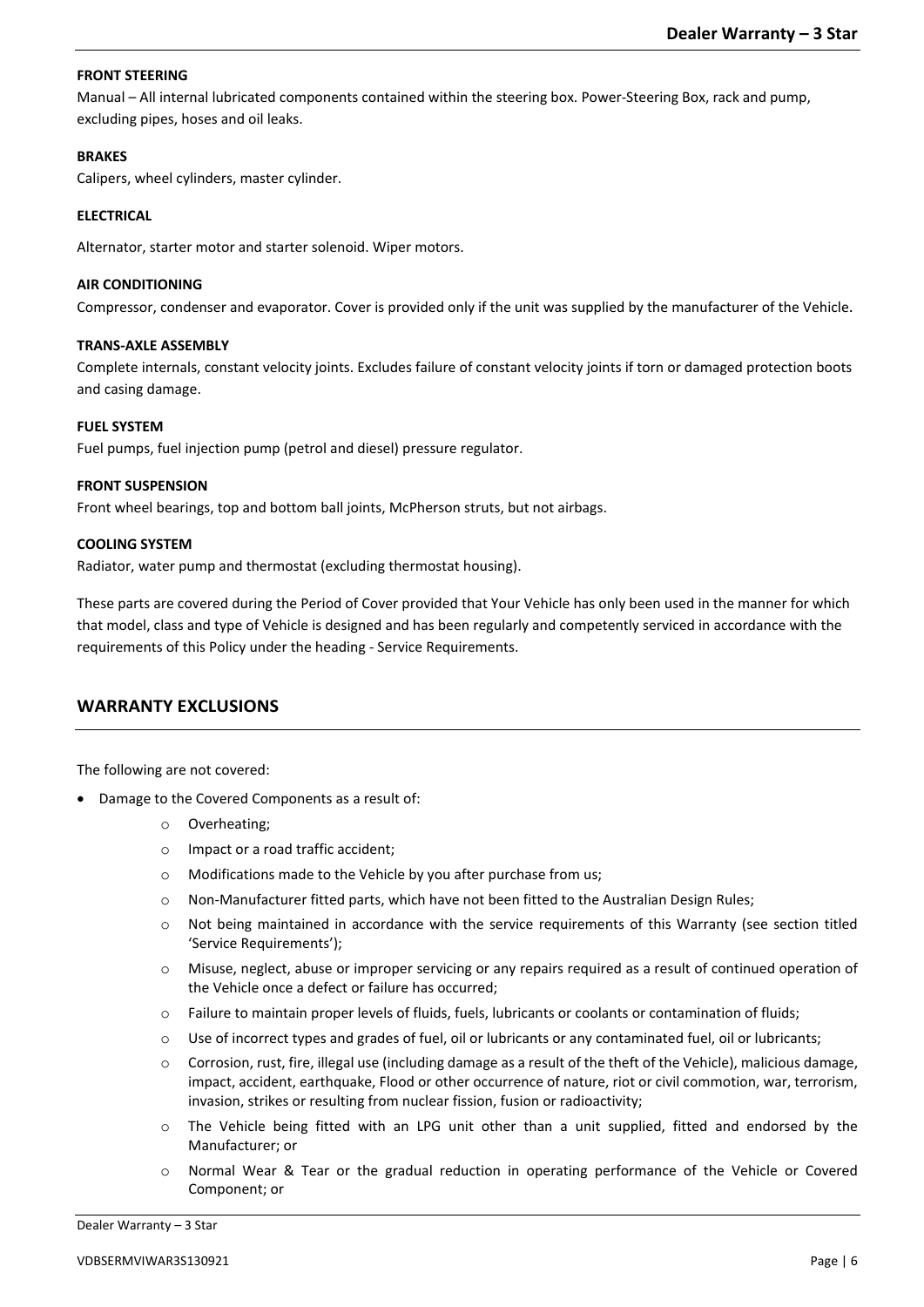- o CV joints or any shafts where the dust boot is damaged;
- Any failure of a Covered Component that existed prior to the Cover Commencement Date. These include failures during the Manufacturer's Warranty and/or Dealer Warranty period;
- Any repairs where we have not been provided the opportunity to assess the damage/failure for the purpose of determining that the repair/replacement was required to remedy the failure;
- Tyres or wheels (unless covered elsewhere in the Warranty), batteries, mechanical adjustments, exhaust system components, replacement or other servicing (including items scheduled as routine servicing by the Manufacturer) which the Manufacturer recommends be made as maintenance;
- Parts subject to recall by the Manufacturer, component parts or design elements which are found to have been an inherent design fault, including parts subject to:
	- o An Australian Competition and Consumer Commission (ACCC) recall;
	- o A Manufacturer recall; or
	- o Any notice of faults issued by the Manufacturer;
- Noisy parts or components, in the absence of their failure;
- Any tappings, threads, fixings and/or fastening devices or repairs as a result of these components not being fitted correctly;
- Interior trim components, including but not limited to seats, seat belts (excluding mechanical and electrical components), cup holders, ashtrays, components made of glass and/or decorative components;
- Paintwork, panel and bodywork and all related Vehicle components (including but not limited to) lamps and lamp units, weather-strips and seals, components made of glass, and/or any exterior trim or decorative components;
- Unless expressly included by this Warranty, all or any consequential financial or non-financial loss, damage or liability of any kind incurred as a result of the incident giving rise to a claim, except unavoidable mechanical damage caused by the failure of a Covered Component.
- Subsequent mechanical damage to components caused by the failure of the Covered Component where you continue to operate your Vehicle, except where:
	- o You could not have prevented the subsequent mechanical damage; or
	- o You could have prevented the subsequent mechanical damage and took the steps which a reasonable person in the circumstances would have taken to prevent it;
- Costs associated with or related to:
	- $\circ$  Software upgrades/updates, unless required due to the replacement of a Covered Component; or
	- Improving or reconditioning the Vehicle or parts to a condition superior to that at the time of purchase;
- Diagnostic and dismantling costs, and costs to reassemble the Vehicle following such diagnosis or dismantling (if applicable), including where such costs are required to ascertain whether a failure is a covered failure under this Warranty, unless those are associated with a covered claim.

### **Please note: noise does not necessarily constitute a failure.**

### **No cover is provided under the Warranty for any Vehicle which:**

- Is being or has been used by you or with your express or implied consent;
	- o in competitions, rallies, racing, pace making, reliability trials, speed or hill climbing,
	- o for carrying and/or towing loads above the gross combination weight of the trailer and your Vehicle, as specified by the Manufacturer;
	- o as a rental vehicle;
	- o for carrying passengers for hire or reward;
	- o for delivery or courier use;
	- o as a Police or emergency Vehicle;
	- o for driver instruction or tuition for reward; or
	- o in connection with mining and or excavation activities;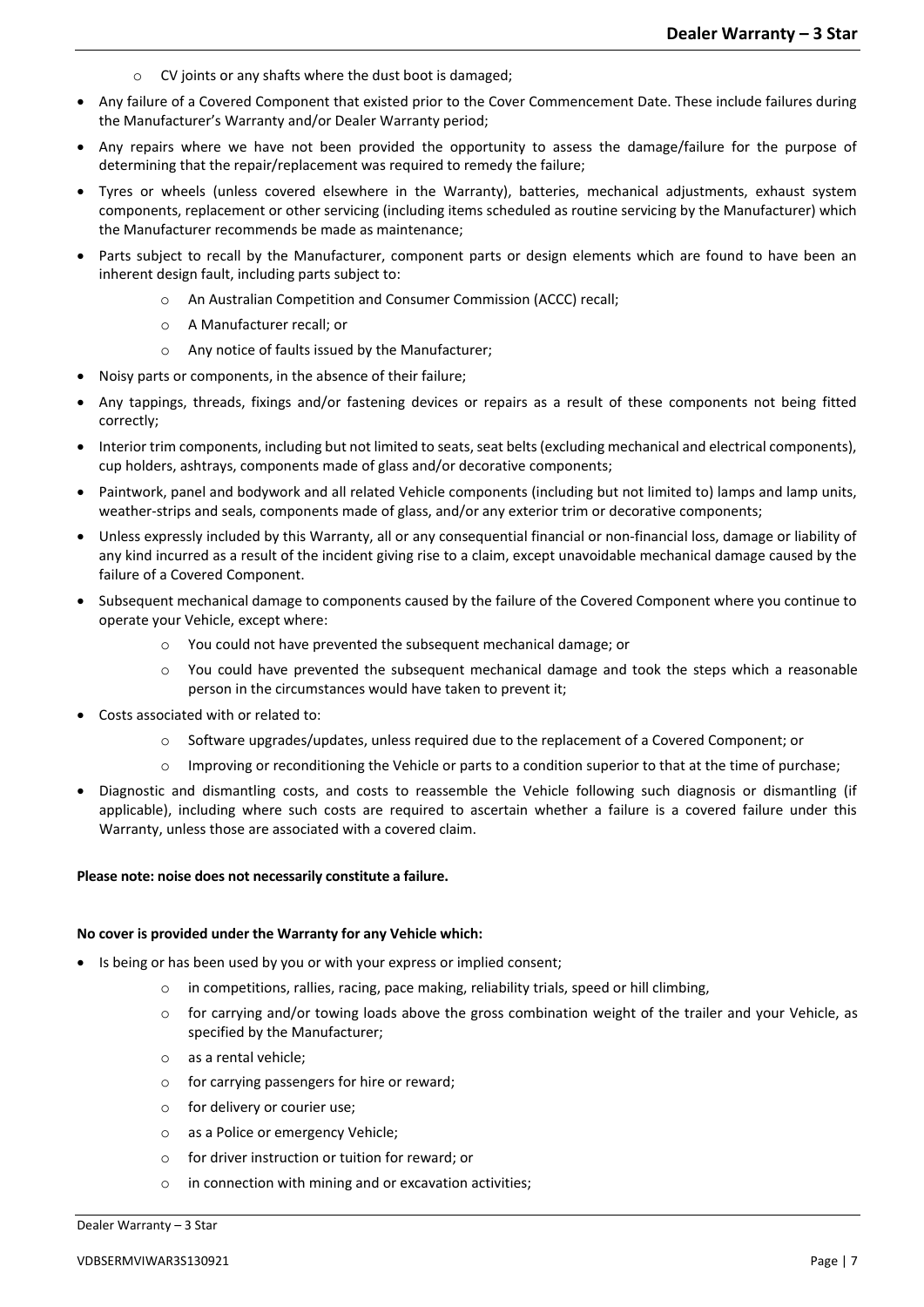- Is unroadworthy or unregistered;
- Is being used outside Australia; or
- Has an odometer reading that cannot be accurately determined, where it can be evidenced that the odometer has not been accurately represented or has been tampered with.

In relation to the Exclusions, **you should also read the next section, titled 'Service Requirements' carefully**.

# **SERVICE REQUIREMENTS**

It is a condition of this Warranty that your Vehicle is maintained in a roadworthy, mechanically sound condition and serviced regularly in accordance with the Manufacturer's recommendations. It is yourresponsibility to ensure that servicing is completed in accordance with the Manufacturer's recommendations. If you are unsure of these, please contact the Manufacturer to ascertain the recommended servicing schedule for your Vehicle.

We would appreciate carrying out any service or repairs and we will retain the Service Records on your behalf. If you arrange for another dealer or Repairer to carry out service or repairs, you are required to maintain the Service Records and these must be retained by you each time the Vehicle is serviced. Any defect or fault or any parts identified as needing repair or replacement or which are identified as a potential problem, including those identified while the Vehicle is still covered by a Statutory Warranty or Manufacturer Warranty, must be rectified as soon as reasonably practicable. Upon becoming aware of the development of any mechanical problem, you or any other person driving the Vehicle must take all necessary steps to minimise any damage that might arise.

We may refuse or reduce a claim where we determine that the Mechanical Breakdown was caused directly as a consequence of you not meeting these service requirements. If you have not maintained regular servicing of your Vehicle, you can elect to:

- Continue with your Warranty, however, claims for Covered Components that result from your failure to maintain regular servicing may not be covered, or
- Cancel this Warranty.

**Whilst we may assist with service records, it is your responsibility to keep proof of servicing. Before a claim will be authorised, we will require confirmation of the Service Records. (which either you will hold or, if you have the vehicle repaired or serviced with us, we will maintain on our system).** 

# **WHEN AM I COVERED - WARRANTY PERIOD**

The Warranty Period is the period beginning on the Cover Commencement Date and ending on the date Warranty ceases. Provided you have made the payment required by us for this Warranty, we will cover you during the Warranty Period subject to the terms and conditions set out in this document.

### **The Commencement Date of your Warranty**

Your Cover Commencement Date of your Warranty will be the later of:

- The date that the Manufacturer Warranty expires; or
- The date that the Statutory Warranty expires.

If no Manufacturer Warranty or Statutory Warranty exists, your Cover Commencement Date will be the earlier of:

- The expiry of 90 days after the Schedule is first issued to you; or
- When the Vehicle has travelled 5,000 kilometres from the date of purchase of the Warranty.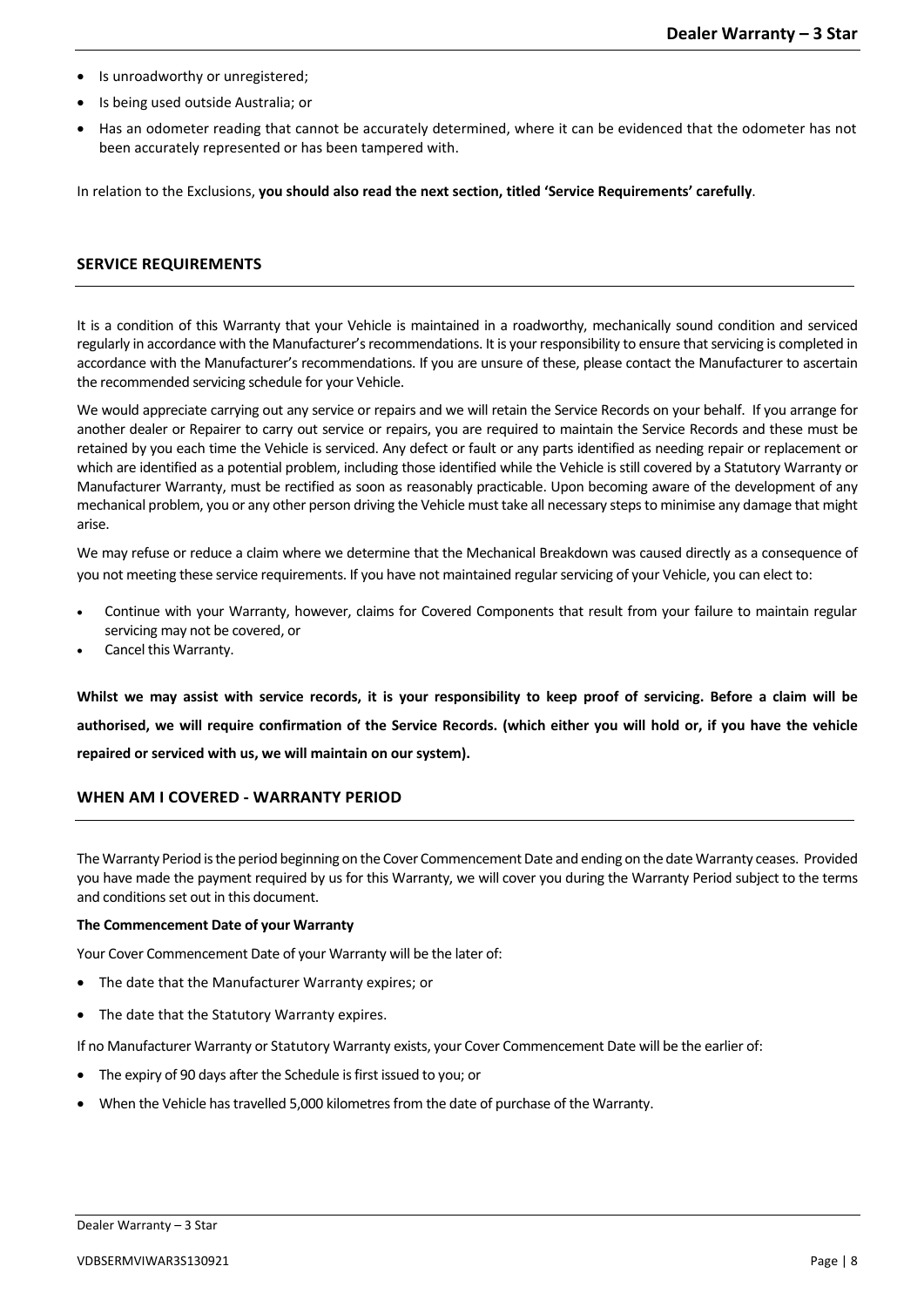# **The end of your Warranty**

Your Warranty will cease on the first to occur of:

- At midnight on the date that the Cover Term has elapsed from the Cover Commencement Date; or
- When the Maximum Benefit has been reached.

# **THE COST OF YOUR WARRANTY**

The cost of your warranty will be shown on the Schedule. Some of the key factors that may influence the cost of your Warranty include, where applicable:

- The risk profile determined by the information you provide to us;
- The Vehicle Purchase Price; and
- Government taxes and/or charges.

The method of payment you choose by which to pay the cost of this warranty.

You are not obliged to purchase this Warranty as a condition of your finance.

# **CANCELLATION**

# **CANCELLATION BY YOU**

You may cancel your Warranty at any time by providing notice to the Warranty Administrator by phone, email or mail. If you cancel your Warranty, your cover will end on the date the Warranty Administrator receives your cancellation request, unless you inform the Warranty Administrator otherwise and the Warranty Administrator agrees.

# **CANCELLATION BY US**

The Warranty Administrator may cancel this Warranty, if permitted by law, if you:

- Made a misrepresentation before purchasing this warranty (for instance in relation to your eligibility for cover);
- Fail to comply with a provision of this Warranty (including the obligation to pay the cost of this warranty on time and any other terms and conditions of your Warranty); or
- Make a fraudulent claim under this Warranty or another warranty.

# **ON CANCELLATION**

If your Warranty is cancelled (except in the case of fraud) the Warranty Administrator will refund the portion of the amount you have paid for the period after the cancellation date, less any non-refundable taxes and charges.

If you are entitled to a refund, the Warranty Administrator will return the amount within 15 Business Days.

If we have cancelled your Warranty due to fraud, the Warranty Administrator will not pay any refund.

If the refund amount is less than any non-refundable taxes and charges, a refund will not be issued and the Warranty Administrator will not charge you an additional amount to cover the difference.

Where the cost of this Warranty has been financed, you authorise the Warranty Administrator to pay any refund direct to the Financier unless the Financier otherwise authorises in writing the refund to be paid direct to you.

```
Dealer Warranty – 3 Star
```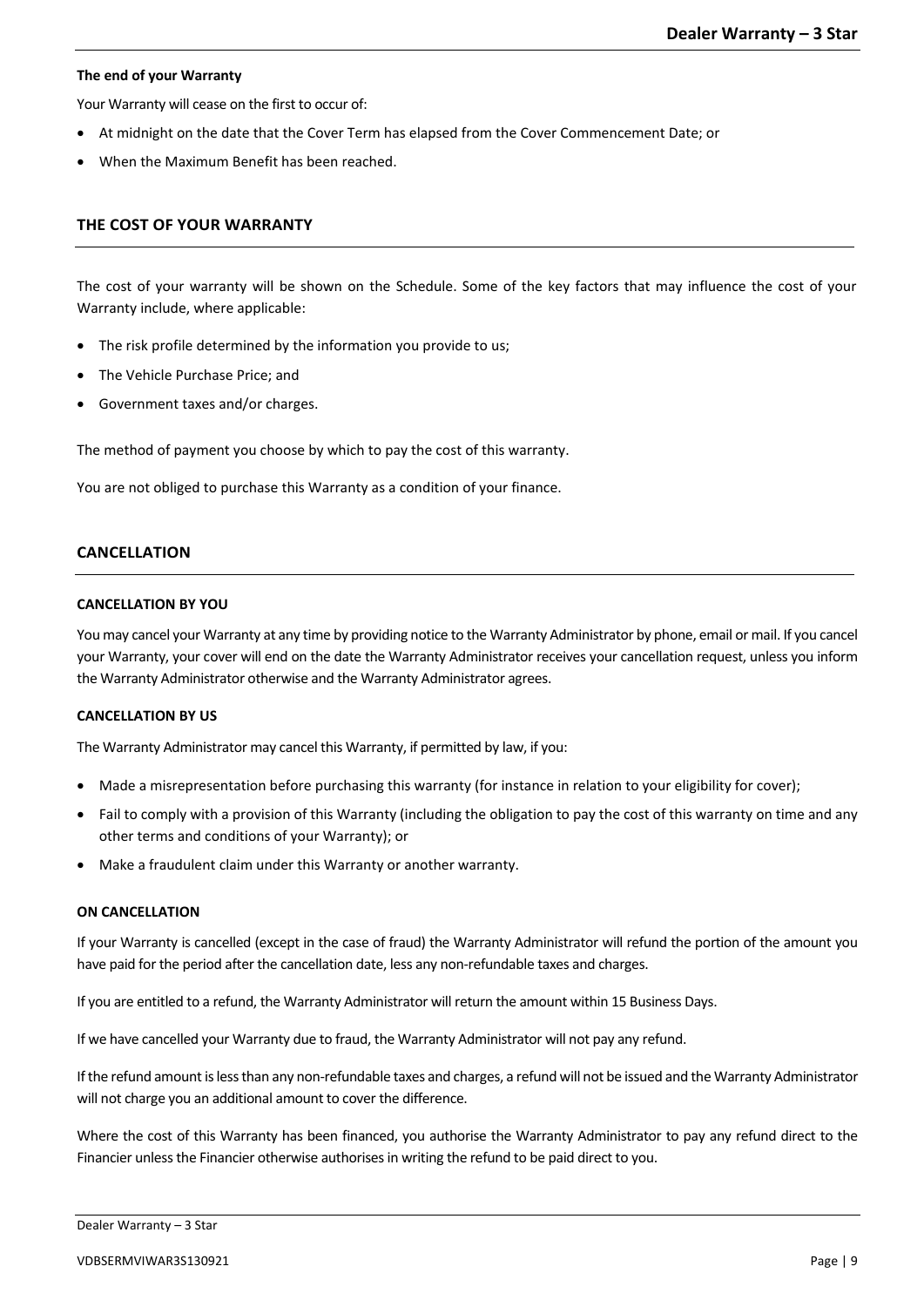Where the Warranty Administrator have paid all amounts the Warranty Administrator are obliged to pay under this Warranty, the Warranty Administrator will cancel the warranty and the Warranty Administrator will not pay any refund.

# **TERMINATION**

This Warranty will terminate and a refund may be payable (refer to the "Cancellation" section), if:

The Vehicle is deemed a Total Loss or is repossessed.

This Warranty will terminate, and no refund will be payable, if:

- The Warranty Period expires; or
- We have paid the Maximum Benefit under this Warranty.

# **COMPLAINTS**

We are committed to providing great products and services to our customers that provide value and benefit to them.

Please talk to us if at any time we have not met your expectations. Most times we will be able to resolve your complaint quickly when you raise it with us.

If we are unable to resolve your complaint, please contact our Warranty Administrator - Customer Resolution Team at [complaint@dealerwarranty.com.au](mailto:complaint@dealerwarranty.com.au) or 1800 999 977.

When the Warranty Administrator receives your complaint, they will acknowledge that they have received it.

- The Warranty Administrator will tell you the name and relevant contact details of the person assigned to liaise with you about your complaint.
- Your Complaint will be handled by a person with appropriate authority, knowledge, or experience. This will not be the person whose decision or conduct is what your complaint is about.
- When the Warranty Administrator is considering your complaint, the Warranty Administrator will only ask for, and rely on, information that is relevant to their decision.
- The Warranty Administrator will keep you informed about the progress of your complaint.

# **DECISION**

- The Warranty Administrator's written response to you will include the reasons for their decision and inform you of your right to take your complaint to their Internal Dispute Resolution Committee if you are not satisfied with their decision. The Warranty Administrator will provide you with its contact details and the timeframe in which you are able to complain to it.
- The Warranty Administrator will try to decide on your complaint within 30 Calendar Days. If the Warranty Administrator cannot make their decision within this timeframe, then before this deadline passes they will tell you, in writing, the reasons for the delay and about your right to take your complaint to their Internal Dispute Resolution Committee.
- When the Warranty Administrator has made a final decision about your complaint, they will provide a clear response to you in writing.
- The Warranty Administrator will give you the information that they relied on when making a decision about your complaint promptly.
- If it is identified that the Warranty Administrator has made a mistake when handling your complaint, then they will take action to correct the mistake.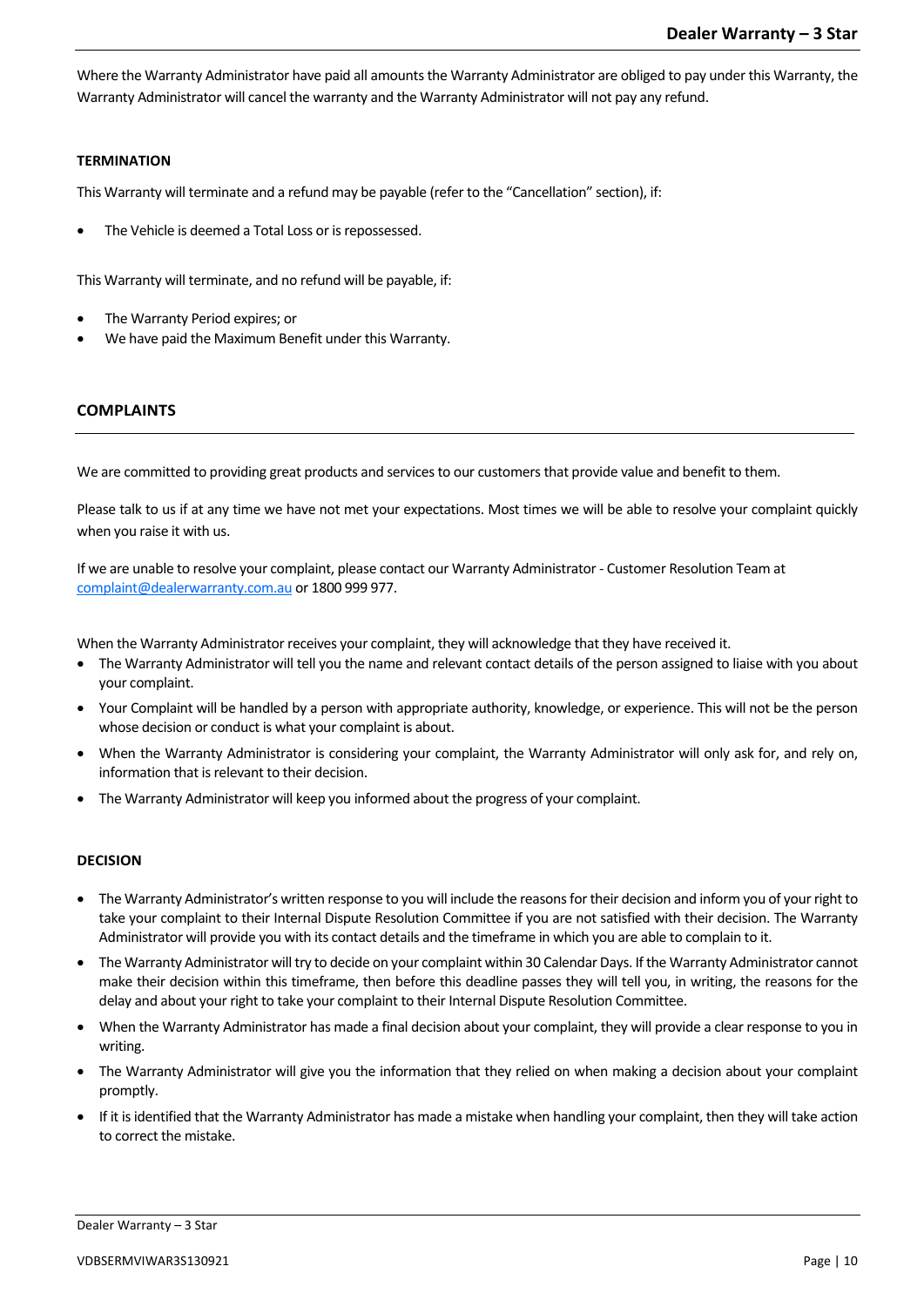# **WHAT HAPPENS IF YOU SELL YOUR VEHICLE?**

If you sell your Vehicle, contact the Warranty Administrator to arrange cancellation of your Warranty.

# **HOW TO MAKE A CLAIM**

### **Important conditions relating to claims**

- Repairs must not commence unless authorised by the Warranty Administrator.
- You may be asked to contribute toward the repair costs if the repairs being performed will restore the Vehicle to a better condition than that immediately prior to the Mechanical Breakdown. In the event that the total cost of repairs or replacement costs for repairs exceeds the Maximum Benefit, you shall be liable for such additional costs. You hereby acknowledge that any additional costs shall be paid directly to the repairer who has undertaken the work and that the repairer may exercise their rights under the repairer's lien until those additional costs are paid. When settling a claim we have the right to take Normal Wear & Tear into consideration.
- You must ensure you take all reasonable steps to protect the Vehicle from further damage.
- There may be some instances where repairs cannot be authorised until the Vehicle has been dismantled. In this case, the Warranty Administrator may need your authority to dismantle the Vehicle for diagnosis prior to commencing repairs. Should the problem be covered by this warranty, the repairs will be authorised. In the instance where the problem is not covered, you will be responsible for all costs associated with dismantling the Vehicle.
- Parts used in repairing your Vehicle may be manufactured by others than the Vehicle's manufacture and will be compatible with the age and condition of your vehicle.

#### **What do I do in relation to a claim?**

If an event which may give rise to a claim under this Warranty occurs, then you must:

- 1. Bring your Vehicle, this document and the Schedule to the Repairer (which could be us); and
- 2. Provide proof of your Vehicle's Service Records to the Repairer

The Repairer will contact the Warranty Administrator and provide them with a diagnosis of the problem (see the "Warranty Exclusions" section. You may be required to pay for such diagnosis if the claim is found to not be payable under this Warranty), its cause and the estimated cost of parts and labour. If covered, the Warranty Administrator will authorise the claim, supply an authorisation number and approval to commence repairs.

The expense associated with making a claim under this Warranty is not covered by this Warranty. This means that you must bear the expense of making a claim (other than those expressly covered in this Warranty).

#### **Fraudulent claims**

In the event of any fraudulent claim or in the event of any damage occurring as a result of a wilful act on your part or with your connivance, there shall be no entitlement to make a claim and the Warranty Administrator may, in our sole and absolute discretion, invalidate any claim and/or this Warranty.

#### **Claim recovery**

The Warranty Administrator reserves the right to take action to recover costs incurred where the incident is the responsibility of another party. If this occurs, the Warranty Administrator may take action in your name and you will be required to cooperate and provide any information required.

All displaced parts become the Warranty Administrator's property.

Please refer to "Service Requirements". This Service Record will be required in the event of a claim.

**Note: Please ensure your owner's manual (if available) is correctly stamped or service records maintained. Alternatively, you will be required to provide any Service Records that show that the service requirements have been complied with.**